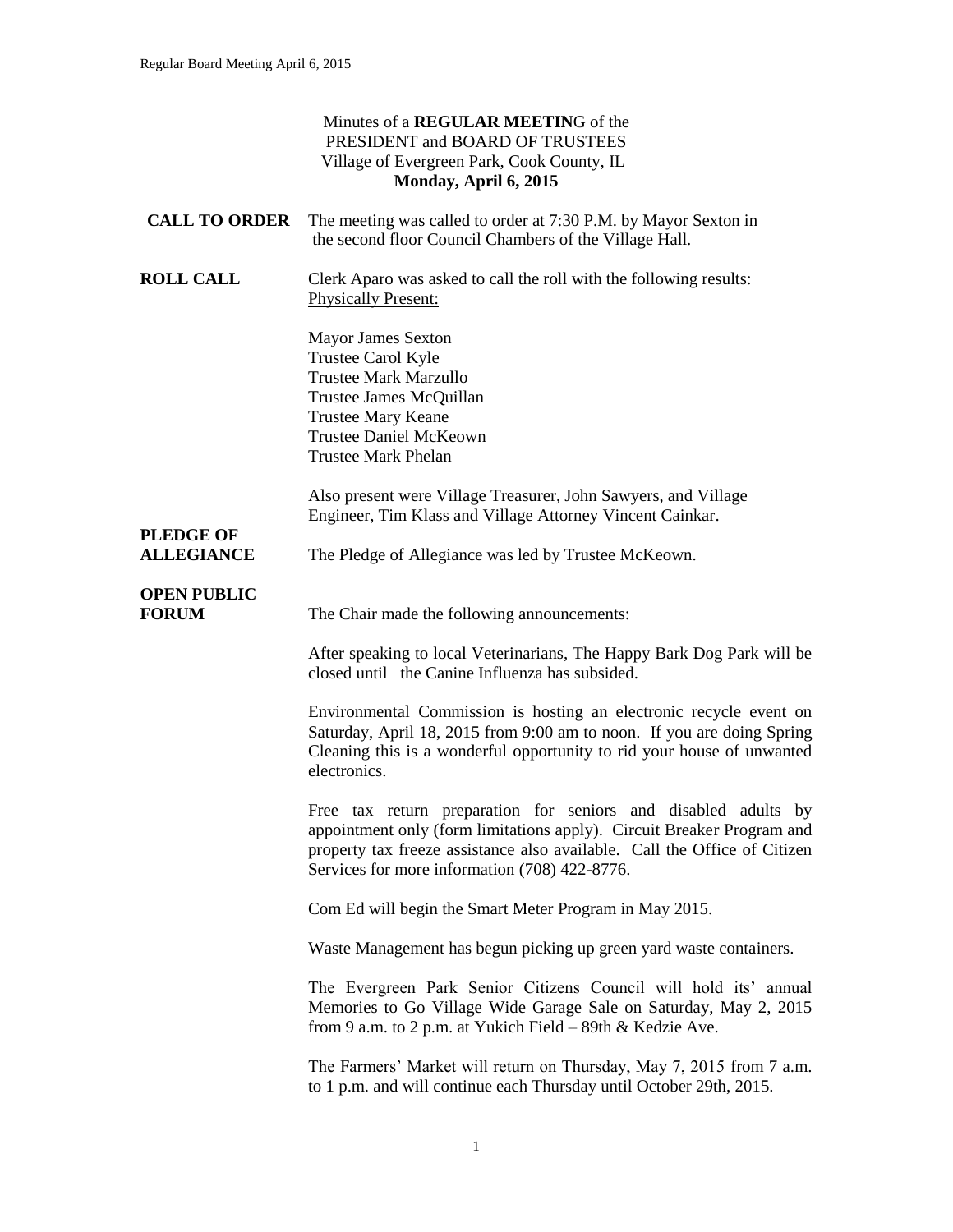The 8th Annual Children's Health Fair will be held on Wednesday, May 20th from 3:30 to 6:30 p.m. at the Fire Department 9000 S. Kedzie Avenue.

The Evergreen Park Recreation Department Candlelight Theatre presents "ON GOLDEN POND" opening this Friday, April 10 at 8pm at the Senior Center and plays through the weekend. Tickets are available at the Community Center, and can be purchased at the door on the days of the performances. The Chair thanked Glenn Pniewski for his hard work on the theater productions and involving local teens and children.

Polls are open from 6:00 to 7:00 p.m. tomorrow- Don't forget to vote.

# **PRESENTATION**

**TO POLICE** Mr. Dan Couglin, Internship Coordinator for Moraine Valley Community College thanked Mayor Sexton, the Board and the EP Police Department for allowing this mentoring program. He stated the program is life impacting for the Justice Students and many of them go on in law enforcement careers. The Chair thanked Police Chief Saunders for his involvement in this worthwhile program. The audience and the Board gave a hearty round of applause.

## **OPEN PUBLIC**

**AUDIENCE** Mr. Peter Zic, 9200 Block of Albany questioned the "No Dogs" signage by the Evergreen Park Library. The Chair responded the Village requires dogs to be leashed and the sign might refer to bringing a dog inside the library.

> Mrs. Helen Cuprisin, 9200 Block of Homan questioned an article from the Chicago Tribune detailing the problems of CSX railroad traveling throughout Illinois with hazardous oil tanker cars. The Chair reminded her CSX is governed by the Federal government and suggested she contact our local Congressman and Senator.

**AGENDA** Motion by Trustee Phelan second by Trustee Kyle to waive the reading of the minutes of the March 16, 2015 Regular Meeting of the President and Board of Trustees and approved as presented was passed by unanimous voice vote and so ordered by the Chair.

## **RESOLUTION**

**NO. 11-2015** Motion by Trustee McQuillan second by Trustee Marzullo, to approve **Resolution NO. 11-2015** with expenditures of the General Corporate Fund of \$ 684,531.89 and the Sewer and Water Fund in the amount of \$233,177.75 and the  $95<sup>th</sup>$  Street TIF Fund, \$1,015.32 and the Capital Improvement Fund, \$319.60 and the Street Bond Fund, \$ 68,500.00 and the Debt Service – General Fund \$ 43,793.75 for a total of \$1,031,338.31. Upon roll call, voting YES: Trustees Kyle, Marzullo, McQuillan, Keane, McKeown and Phelan; voting NO: NONE. The motion was passed and so ordered by the Chair.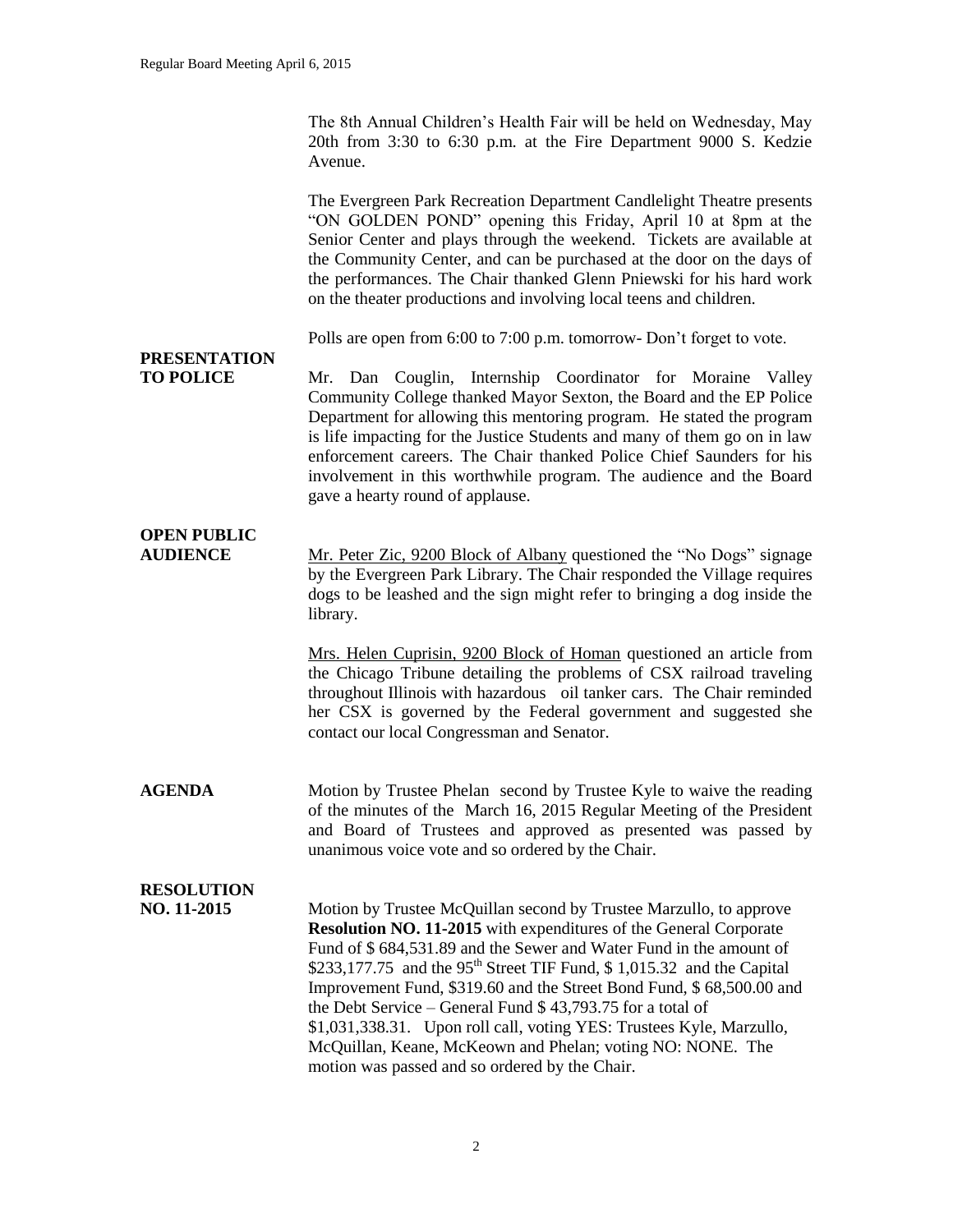## **WATER COLLECTORS**

**REPORT** Motion by Trustee McKeown second by Trustee Phelan to approve the Water Collector's report for March 2015 for information and file in the amount of \$781,166.06. The motion was passed by unanimous voice vote and so ordered by the Chair.

#### **VILLAGE COLLECTORS REPORT**

Motion by Trustee Phelan second by Trustee Keane to approve the Village Collector's report for March 2015 for information and file in the amount of \$ 3,398,071.35. The Chair noted \$1.8 million of the total are property tax monies. The motion was passed by unanimous voice vote and so ordered by the Chair.

## **PRESENTATION**

**CRAIG PODALAK** The Chair stated the prestigious American Institute of Architects has bestowed a distinguished building award and a Citation of Merit to Mr. Craig Podalak, Architect for the Village of Evergreen Park Senior Center and to the General Contractors H & R Johnson. The Chair introduced Mr. Podalak. He commended the Village for their foresight to find a new use (Senior Center) for a 70 year old building. He noted every effort was made to keep the architectural significance of the interior and the exterior. The original features were retained and restored including the stained glass windows, trusses and wood doors and floors. Mr. Podalak stated the project included accessibility upgrades for restrooms and an elevator and ramps. The Board and the audience gave Mr. Podalak a round of applause.

### **BUSINESS LICENSES STOCKYARD**

**BURGERS** Motion by Trustee McQuillan second by Trustee Kyle to approve the business license application for **STOCKYARD BURGERS** to operate a wood fired burgers and fast food store located at 2511 W. 95<sup>th</sup> Street in Evergreen Park. Upon roll call, voting YES: Trustees Marzullo, McQuillan, Keane, McKeown, Phelan and Kyle; voting NO: NONE. The motion was passed and so ordered by the Chair.

**JUNKERS** 

**LICENSE** Motion by Trustee Phelan second by Trustee Keane to approve the business license application for Luis Davila to operate as a licensed Junker in the Village of Evergreen Park. The Chair noted the Junkers pick up materials not picked up by the waste hauler. Upon roll call, voting YES: Trustees McQuillan, Keane, McKeown, Phelan, Kyle and Marzullo; voting NO: NONE. The motion was passed and so ordered by the Chair.

### **WINGSTOP LIQUOR LICENSE** Motion by Trustee Kyle second by Trustee McKeown to approve the liquor license application for **WINGSTOP** for a Class E liquor license(on premise consumption of beer and wine only) at their fast food restaurant located at  $2831$  W.  $95<sup>th</sup>$  Street in Evergreen Park. Upon roll call, voting YES: Trustees Kean, McKeown, Phelan, Kyle, Marzullo and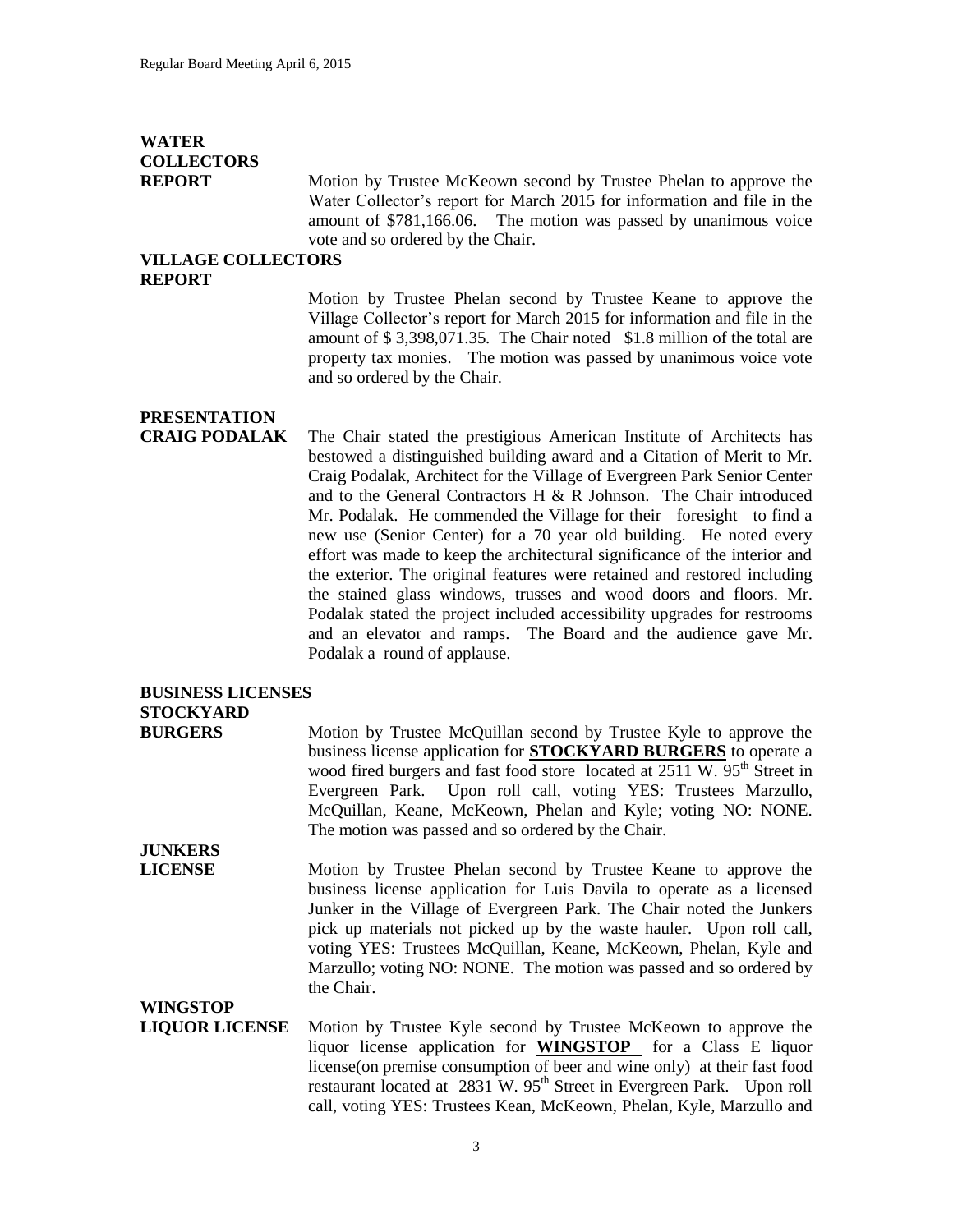McQuillan; voting NO: NONE. The motion was passed and so ordered by the Chair.

# **RESOLUTION**

**RESOLUTION**

**ORDINANCE**

**NO 4-2015** Motion by Trustee Marzullo second by Trustee Phelan to approve **Resolution NO. 4-2015,** *"A RESOLUTION APPROVING THE 47TH ANNUAL INDEPENDENCE DAY PARADE ON THURSDAY, JULY 2 , 2015."* Upon roll call, voting YES: Trustees McKeown, Phelan, Kyle, Marzullo, McQuillan and Keane; voting NO: NONE. The motion was passed and so ordered by the Chair.

 **NO 5-2015** Motion by Trustee Kean second by Trustee Marzullo to approve **Resolution NO. 5-2015** *"A RESOLUTION URGING THE GOVERNOR AND THE GENERAL ASSEMBLY TO PROTECT FULL FUNDING OF LOCAL GOVERNMENT DISTRIBUTIVE FUND REVENUES."* The Chair noted the new Governor and the General Assembly are trying to cut back on the portion of monies (LGDF) which could result in lost revenues to the Village of approximately \$982,674.00. Upon roll call, voting YES: Trustees Phelan, Kyle, Marzullo, McQuillan, Keane and McKeown; voting NO: NONE. The motion was passed and so ordered by the Chair.

**NO. 5-2015** Motion by Trustee McQuillan second by Trustee Phelan to approve **ORDINANCE NO. 5-2015, 'AN ORDINANCE OF THE VILLAGE OF EVERGREEN PARK APPROVING A COMMERCIAL SALES CONTRACT FOR THE PURCHASE OF THE PROPRTY AT 3541 WEST 95TH STREET, EVERGREEN PARK, ILLINOIS."** The Chair noted this is the former Walgreen's and current Pearl Vision property. He added the cost is \$1.6 million dollars being purchased with TIF monies and Pearl Vision will lease from the Village for 3 or 4 more years.

Trustee Marzullo questioned the property tax status if the Village purchases the property. Attorney Cainkar explained Pearl Vision will continue to pay the property taxes on commercial property. The Village will not pay taxes on the vacant Walgreens property. Upon roll call, voting YES: Trustees Kyle, Marzullo, McQuillan, Keane, McKeown and Phelan; voting NO: NONE. The motion was passed and so ordered by the Chair.

# **EPPD**

**VACANY/HIRE** Motion by Trustee Phelan second by Trustee Kyle to approve the Police Chief's request to declare a vacancy due to a resignation in the Police Department for a patrol officer and to hire one patrol officer from the probationary Patrol Officer list. Upon roll call, voting YES: Trustees Marzullo, McQuillan, Keane, McKeown, Phelan and Kyle; voting NO: NONE. The motion was passed and so ordered by the Chair.

# **AMBULANCE**

**FEE INCREASE** Motion by Trustee McKeown second by Trustee Kyle to approve the request from the Fire Chief to increase the ambulance fees for the Evergreen Park Fire Department. The Chair noted the fee increase has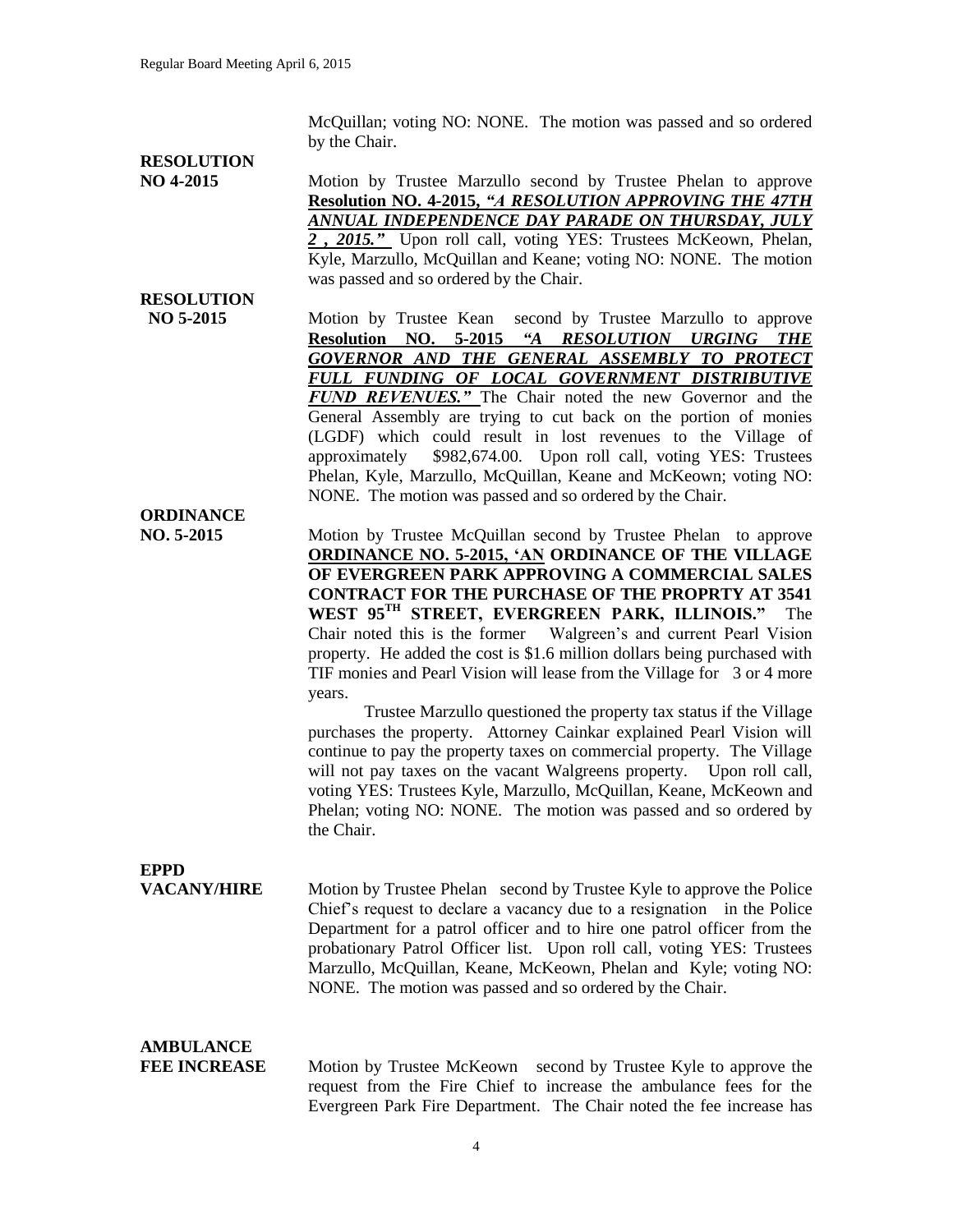been recommended by Medical Reimbursement Services (Ambulance Billing Company) to cover the Medicare and Medicaid increases. Upon roll call, voting YES: Trustees McQuillan, Keane, McKeown, Phelan, Kyle and Marzullo; voting NO: NONE. The motion was passed and so ordered by the Chair.

#### **EP GIRLS SOFTBALL**

**PARADE** Motion by Trustee Marzullo second by Trustee Keane to approve the request for the annual Girls' Softball Parade to be held on Saturday, April 18, 2015 at 8:30 a.m. Upon roll call, voting YES: Trustees Keane, McKeown, Phelan, Kyle, McQuillan and Marzullo; voting NO: NONE. The motion was passed and so ordered by the Chair.

#### **QUEEN OF MARTYRS WALK A THON**

Motion by Trustee McKeown second by Trustee Keane to approve the request for the Queen of Martyrs annual Walk A Thon to be held on Friday, April 24, 2015 at 1:00 p.m. Upon roll call, voting YES: Trustees McKeown, Phelan, Kyle, Marzullo, McQuillan and Keane; voting NO: NONE. The motion was passed and so ordered by the Chair.

## **DISTRICT 124**

**FOUNDATION WALK** Motion by Trustee Phelan second by Trustee Kyle to approve the request for the District 124 Foundation to host a 5 K Run/ Walk honoring 30 year Teacher, John Stanton, on Saturday May 21, 2015. Upon roll call, voting YES: Trustees Phelan, Kyle, Marzullo, McQuillan, Keane and McKeown; voting NO: NONE. The motion was passed and so ordered by the Chair.

## **POLICE DEPT.**

**VEHICLES** Motion by Trustee McQuillan second by Trustee Marzullo to approve the Police Chief's request to purchase (2) two new vehicles from Landmark Ford in Springfield from State Purchasing for the Police Department in the amount of \$58,798,00. These are budgeted items. Upon roll call, voting YES: Trustees Kyle, Marzullo, McQuillan, Keane, McKeown and Phelan; voting NO: NONE. The motion was passed and so ordered by the Chair. **SNOW PLOW** 

- **BLADE SALE** Motion by Trustee Kyle second by Trustee McQuillan to approve the Public Works Director's request to advertise to sell a used 8 foot snow plow blade. Upon roll call, voting YES: Trustees Marzullo, McQuillan, Keane, McKeown, Phelan and Kyle; voting NO: NONE. The motion was passed and so ordered by the Chair.
- **ENGINEER'S REPORT** Mr. Klass reported the California repaving project  $(95<sup>th</sup>$  Street to  $87<sup>th</sup>$ Street) is being coordinated with Little Company of Mary Hospital to ensure safety and the least amount of disruption. The Chair asked Mr. Lorenz and Mr. Klass to meet with Northeast School as well.

### **ATTORNEY'S REPORT** Mr. Cainkar had no report.

#### **DEPT HEADS**